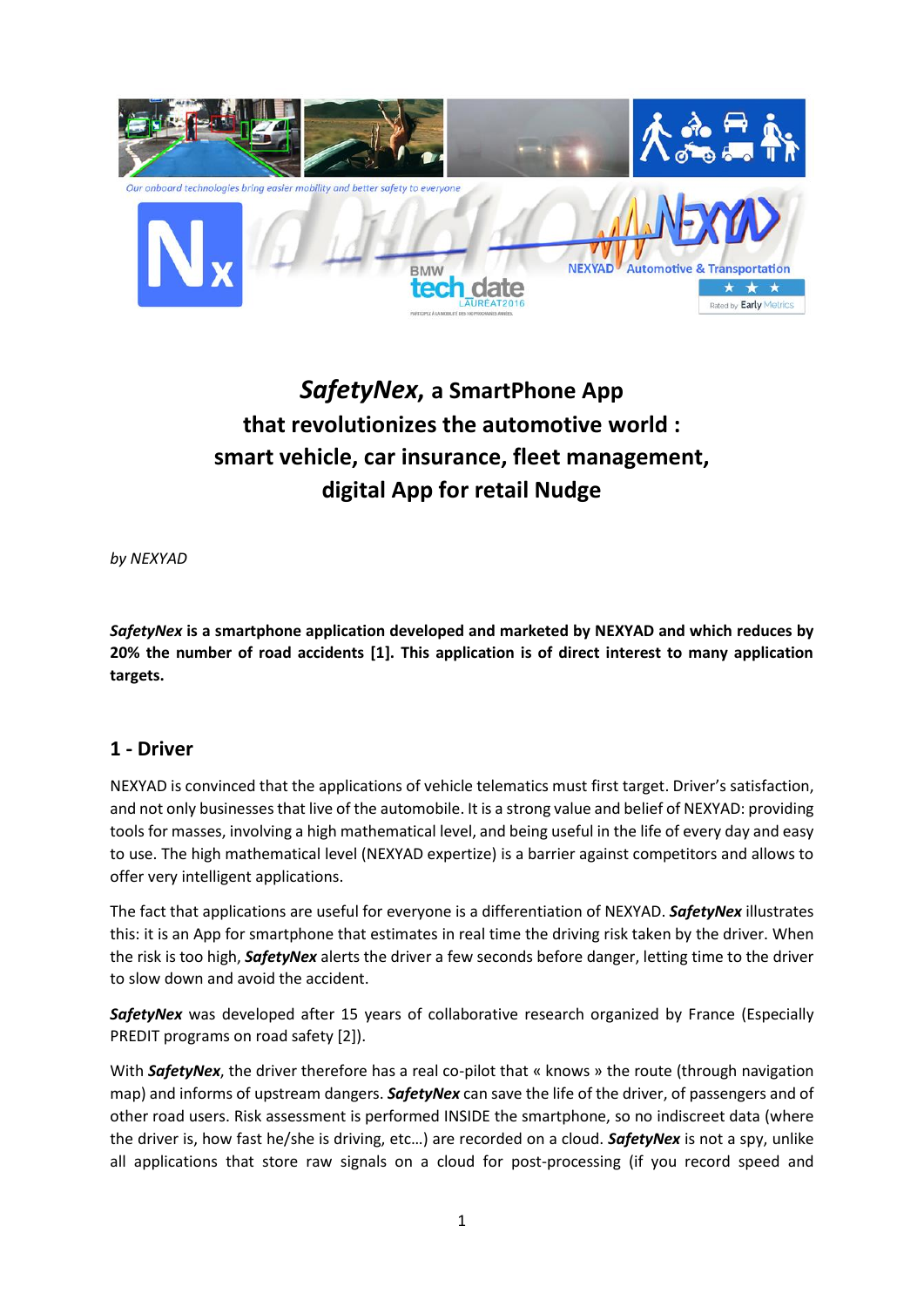geolocation, you can read on an electronic map the speed limit and then be aware of every speed limit offense! *SafetyNex* protects the driver from this use of data.

#### **2 - Car insurer**

Car insurer may also see much interest in *SafetyNex*:

. Customer satisfaction: *SafetyNex* is rightly seen as a co-pilot that is first made for the driver. Deploy *SafetyNex* is therefore an attractive proposition.

. Reduce accident rate by 20%: maintaining identical premiums, the insurer increases its margins by deploying *SafetyNex*. It's easy, no complex studies for pricing.

. Pay as you drive: *SafetyNex* records statistics (and only statistics) of usages: number pf km, time slots, city / highway / motorway, etc., which, without ever needing to know where and when the driver is. It gives the insurer all the information necessary for pricing a pay as you drive contract.

. Pay how you drive: *SafetyNex* records risk profiles and "risk classes" (whether the driver takes more risks at intersections, corners, curves, etc ...). Note: from those statistics it is not possible to know infringements ot offenvr (to speed limit, etc…)? Car insurer has all the information needed for pricing a pay how you drive contract.

. Prevention: classes of risk can be used to make a customers segmentation. This allows car insurer to offer driving courses adapted to particular case. Prevention is a key factor in reducing the number and severity of accidents.

. Silver coaching: monitoring risk over time (several years) leads to detect breaks in risk profile, diagnose it with the aging driver, and take all measures that will keep the driver fit to drive the oldest possible, without exceeding the acceptable risk.

Having one App (*SafetyNex*) letting car insurers address all those strategic issues at the same time is totally disruptive. *SafetyNex* can support the transformation of the business of auto insurance. [3] *SafetyNex*, that fully respects the privacy of the driver, allows the insurer to deploy telematics, being compatible with the rules of ethics, and laws of countries like France (CNIL) [4].

## **3 – Car manufacturer**

Car manufacturer has two time slots of using *SafetyNex*:

. Short term: smart navigation that helps the driver avoid accident. This is the field of navigation and / or ADAS (driver assistance systems).

. Medium term, the autonomous vehicle will need a monitoring system in real time that will estimate the risk taken by the auto-pilot!

**SafetyNex** evaluates in real time the risk of driving: the driver may be human or not. Car manufacturers also have an ongoing debate about auto insurance, and *SafetyNex* is a key element of their future rapid business changes.

NB: For the car manufacturer, some functions may be acceptable on the smartphone, other will necessarily be served by the embedded electronics. In this context, NEXYAD has approached electronics companies of car industry.